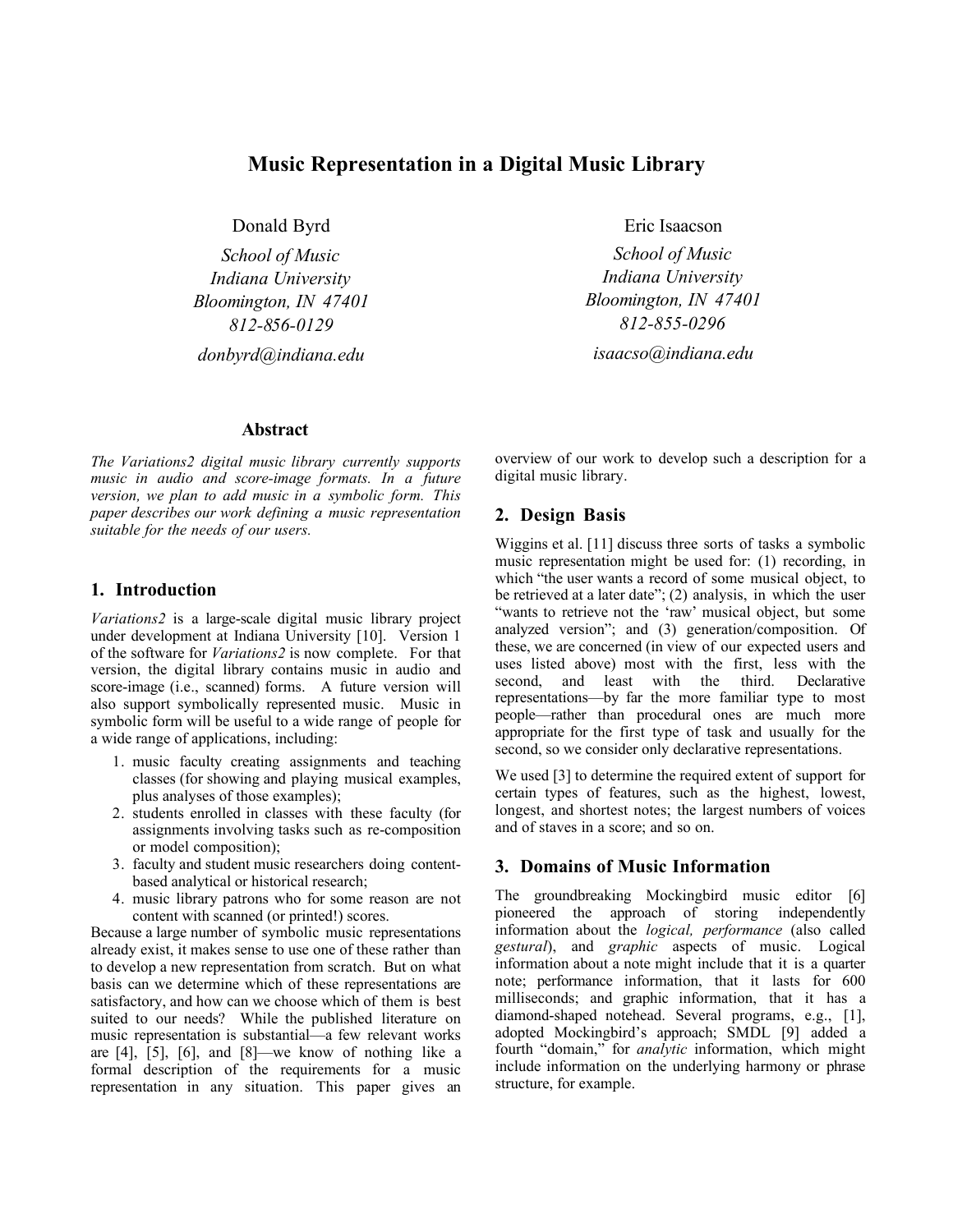For a digital music library project, the independentdomain model has a number of advantages. The need for independent logical and performance information is not hard to see. Even if a program can generally play "musically" on its own, it may not be able to handle cadenzas or other passages involving rubato, and it certainly will not be able to reproduce Heifetz's interpretation as distinct from Salerno-Sonnenberg's. The need for graphic information independent of logical is less obvious, but Byrd [2] cites many "counterexamples." To name just two, instances exist in Debussy of clefs in midair below the staff, and in Chopin of single noteheads that simultaneously represent normal  $16<sup>th</sup>$  notes in one voice but triplet 16ths in another voice. Finally, there is little chance a program will be able to produce a high-quality harmonic analysis in the near future, to name just one of many forms of music analysis used in an academic setting; hence the need to be able to store analytic information. Therefore, we strongly advocate SMDL's version of this independent-domain model.

Given likely uses of a music representation in a digital music library, there is no need to represent publishable scores, only serviceable renderings of notation. Therefore the graphic domain is less important than it otherwise would be. But rendering complex music in even a serviceable way is difficult (see [2]; [7] describes limitations of well-known programs in some detail). So representing graphic "tweaking" is still important.

## **4. Specification Overview**

Reflecting its target use at the Indiana University School of Music, the music-representation requirements specification we developed is heavily oriented towards "classical" (western art) music, though we believe it is comprehensive enough to be useful for other styles, e.g., jazz and popular music. We require some sort of schema (including XML DTDs): among several advantages of schemas is the automatic validation of data.

There are some 230 items in 24 categories:

- 0. Global Information
- 1. Voices, Staves, and Parts
- 2. MIDI Channels, Cables, and Patches
- 3. Musical Symbols in General
- 4-5. Notes and Chords; Grace Notes and Grace Chords
- 6 Rests
- 7. Barlines, Measure Numbers, and Rehearsal Marks
- 8 Clefs
- 9. Key Signatures
- 10. Time Signatures
- 11-13. Groups: Tuplets; Beams; Octave Signs
- 14. Tempo Markings
- 15. Text Strings and Lyrics
- 16. Dynamics
- 17. Slurs, Ties, and Horizontal Brackets
- 18. Staves and Staff Brackets
- 19. Notation for Chords
- 20. Endings
- 21-22.Miscellaneous Graphic Elements, Performance Elements
- 23. Requirements for Schenkerian Notation

We distinguish three levels of importance: Required, Very Desirable, Desirable. Table 1, extracted from Category 4, gives an idea of the level of detail provided in the document.

## **5. Conclusions**

We sent version 1.0 of "Music Representation Requirement Specification for *Variations2"* to a number of music-representation developers in mid-2002, asking them how well their representations fit our requirements. We received detailed responses from two, and interest from a number of others. Version 1.1 is now on our web site [10]; we have continued to work on the specification since then, and we plan to make further improvements public.

**Table 1. An excerpt from the requirements specification.**

| No.  | LPGA | Level     | Description                                                                                                                                                    |
|------|------|-----------|----------------------------------------------------------------------------------------------------------------------------------------------------------------|
| 4.8  | L    | Required  | Supports accidentals double-flat<br>thru double-sharp, plus none.                                                                                              |
|      |      | Desirable | Supports triple-flats and -sharps.<br>(While very rare, these have<br>appeared in published music and<br>could be useful in pedagogy or<br>music-theory work.) |
| 4.9  | L    | Very Des. | Supports microtonal accidentals,<br>especially quarter-tones.                                                                                                  |
| 4.10 | G    | Required  | Supports normal and small-sized<br>accidentals.                                                                                                                |
|      |      | Very Des. | Also supports natural/flat<br>and<br>natural/sharp.                                                                                                            |

## **6. Acknowledgments**

Thanks to Gerd Castan, Tim Crawford, Jon Dunn, Michael Good, Jim Halliday, John Howard, Douglas McKenna, and Perry Roland for their comments on this work.

This material is based upon work supported by the National Science Foundation under Grant No. 9909068. Any opinions, findings, and conclusions or recommendations expressed in this material are those of the author and do not necessarily reflect the views of the National Science Foundation.